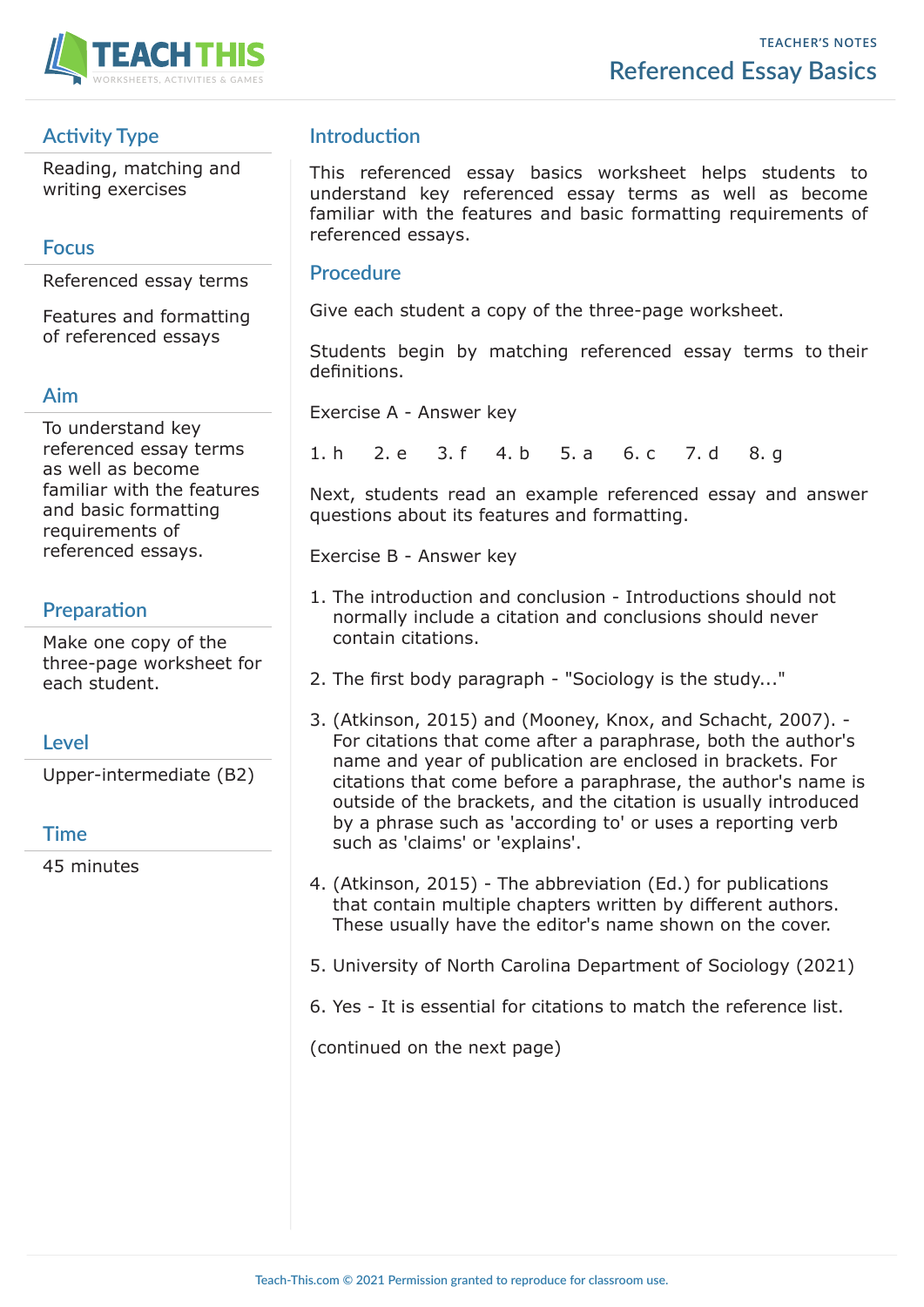

# **Activity Type**

Reading, matching and writing exercises

## **Focus**

Referenced essay terms

Features and formatting of referenced essays

# **Aim**

To understand key referenced essay terms as well as become familiar with the features and basic formatting requirements of referenced essays.

# **Preparation**

Make one copy of the three-page worksheet for each student.

# **Level**

Upper-intermediate (B2)

## **Time**

45 minutes

## **Procedure continued**

- 7. Yes It is essential for the reference list to be in alphabetical order.
- 8. Griffiths et al. (2017) and (Mooney et al., 2007). The Latin phrase Et al. which means 'extra' must be used to cite a source with three or more authors.
- 9. Four are books The last two sources in the references are websites from two highly reputable academic institutions.

 Yes - The essay has cited four published books written by subject experts and two websites published by two world renowned universities.

10. Surname - In citations only the surname is used. First names or initials are never used. In the references, only the surname and initials are used.

In the last exercise, students read examples of citations and references and identify any errors.

Exercise C - Answer key

- 1. All authors must be listed in the references. Et al. is only used for in-text citations.
- 2. Only include surnames in in-text citations. The year must be enclosed in brackets.
- 3. Correct
- 4. The surname and year must be enclosed in brackets. A comma must be placed after the surname and a full-stop placed after the final bracket. ...prosperity (Jackson, 2020).
- 5. The title of the book must be italicised.
- 6. Correct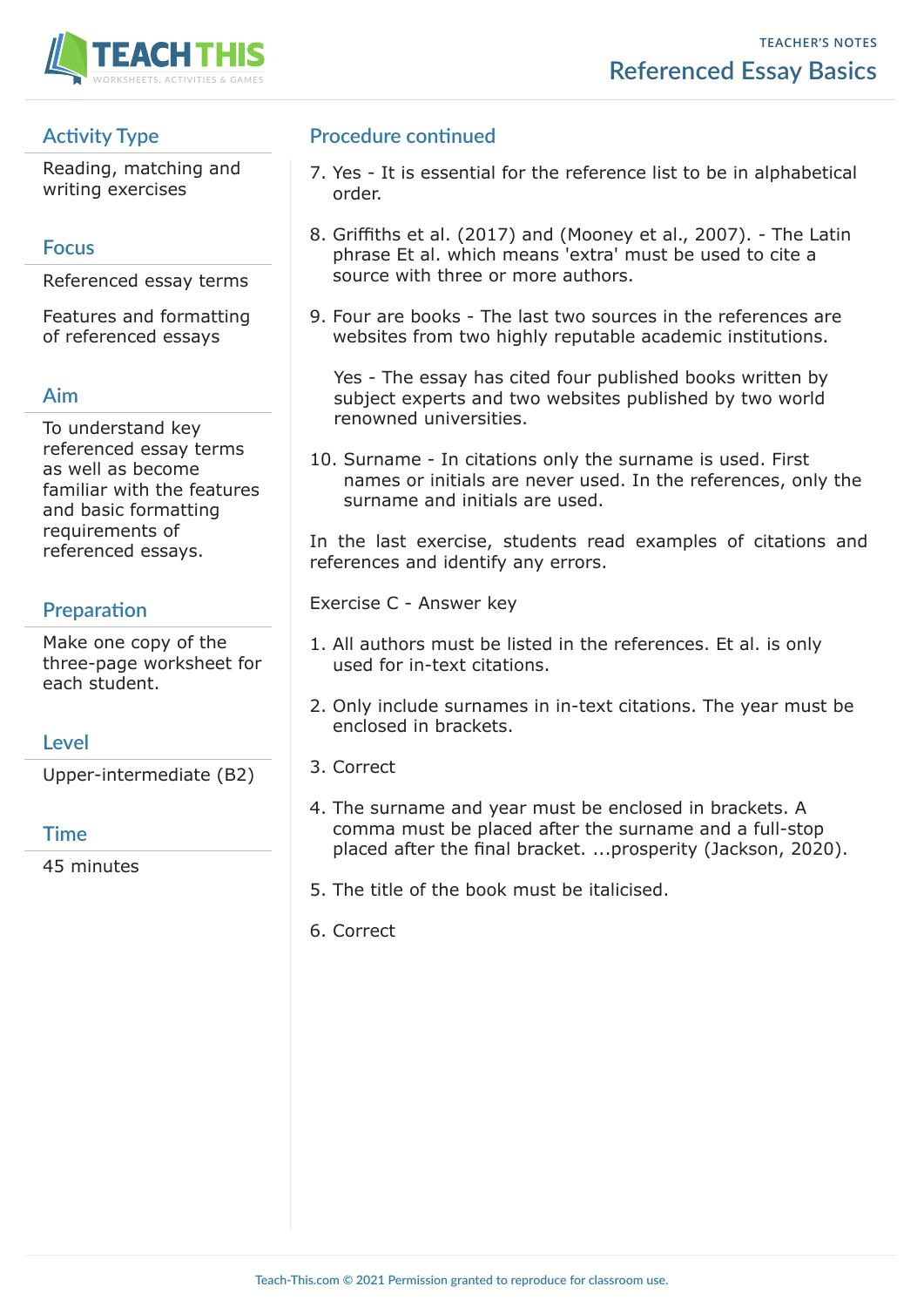

| A. Match the referenced essay terms to their definitions.                           |                                                    |  |  |                                                                        |                                                                                            |
|-------------------------------------------------------------------------------------|----------------------------------------------------|--|--|------------------------------------------------------------------------|--------------------------------------------------------------------------------------------|
|                                                                                     | a. source                                          |  |  |                                                                        | b. citation c. direct quote d. references                                                  |
|                                                                                     |                                                    |  |  |                                                                        | e. author f. editor g. institutional author h. alphabetical order                          |
| 1. organized according to the regular sequence of the letters in the alphabet       |                                                    |  |  |                                                                        |                                                                                            |
| 2. a person who writes a book or an article                                         |                                                    |  |  |                                                                        |                                                                                            |
| 3. a person who gathers and prepares writing from authors for publication in a book |                                                    |  |  |                                                                        |                                                                                            |
| 4. tells the reader where information comes from                                    |                                                    |  |  |                                                                        |                                                                                            |
| 5. books and articles written by experts that have been peer-reviewed               |                                                    |  |  |                                                                        |                                                                                            |
| 6. a report of the exact words of an expert placed inside quotation marks           |                                                    |  |  |                                                                        |                                                                                            |
| 7. details that inform readers of the nature of a source and how to find it         |                                                    |  |  |                                                                        |                                                                                            |
| 8. an organization that writes a book or an article                                 |                                                    |  |  |                                                                        |                                                                                            |
| B. Read the following essay and reference list and answer the questions.            |                                                    |  |  |                                                                        |                                                                                            |
|                                                                                     | 1. Which two paragraphs do not contain a citation? |  |  |                                                                        |                                                                                            |
| 2. Which paragraph contains a direct quote?                                         |                                                    |  |  |                                                                        |                                                                                            |
| 3. Which citations are located after a paraphrase?                                  |                                                    |  |  |                                                                        |                                                                                            |
| 4. Which source has an editor rather than an author?                                |                                                    |  |  |                                                                        |                                                                                            |
| 5. Which source was written by an institutional author?                             |                                                    |  |  |                                                                        |                                                                                            |
| 6. Is each source cited in the text of the essay included in the references?        |                                                    |  |  |                                                                        |                                                                                            |
| 7. Are the references listed in alphabetical order?                                 |                                                    |  |  |                                                                        |                                                                                            |
|                                                                                     |                                                    |  |  | 8. Which citations include a phrase to indicate three or more authors? |                                                                                            |
|                                                                                     |                                                    |  |  |                                                                        | 9. How many sources in the essay are books and are all the sources appropriately academic? |
| 10. Do citations use the author's first name or surname?                            |                                                    |  |  |                                                                        |                                                                                            |
|                                                                                     |                                                    |  |  |                                                                        |                                                                                            |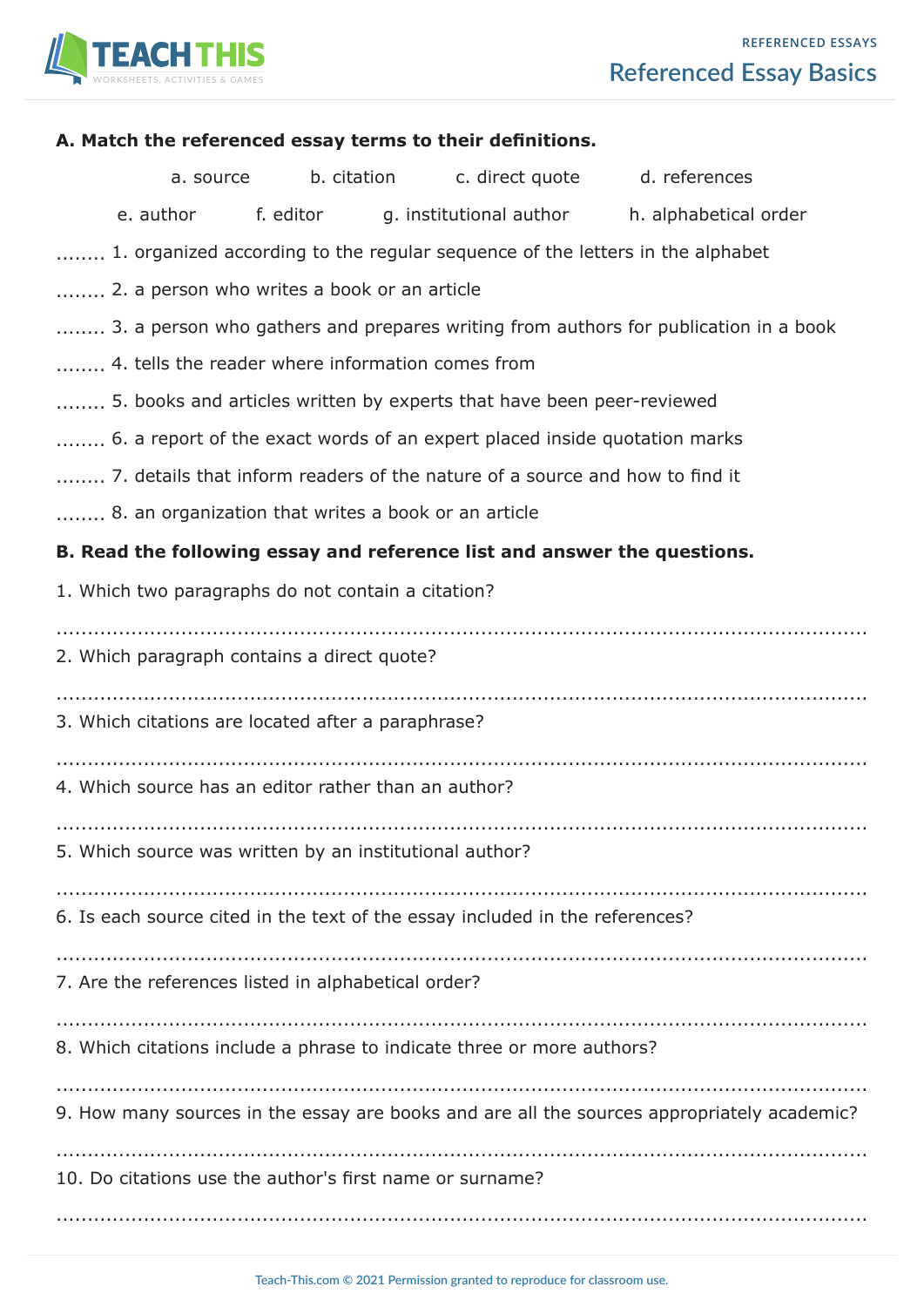

#### **Below is an example of a referenced essay written according to the American Psychological Association (APA) 7th Edition publication manual.**

#### **Sociology**

When deciding on a field of study for their higher education, students have an array of choices. For example, they may decide to pursue a future in the physical sciences, which includes subjects such as physics and chemistry, or they may lean towards social science subjects, which include history and psychology. An area of the social sciences that students should consider is sociology. In fact, sociology is not only an interesting field, but it offers the prospect of varied and rewarding career options.

Before pursuing a degree in sociology, it is prudent to understand what it is. According to the University of North Carolina Department of Sociology (2021 para. 1), "Sociology is the study of human social relationships and institutions." In other words, researchers in this field are trying to understand how people interact within groups, organisations, and cultures, and how the structure of these institutions influence these interactions and their outcomes. Schaefer (2013) adds that it also involves studying how these institutions and social interactions develop and change over time. For instance, this may include investigating how groups are established, the forces that move them, and how certain factors maintain and modify groups or cause social change (Atkinson, 2015).

In order to understand society more systematically, sociologists use theoretical frameworks to examine a particular social issue or phenomenon. Three theories have been particularly influential in sociology. These are structural functionalism, conflict theory, and symbolic interactionism. Griffiths et al. (2017) explain that structural functionalism views society as a framework of interconnected institutions that serve certain functions through which individuals meet biological and social needs. For example, education has functions that include socialisation, which is the learning of rules and norms of a culture, and it also prepares students for employment, so they can meet their security needs. In terms of the conflict theory perspective, Schaefer (2013) describes it as an approach that sees people's actions being influenced by tensions that emerge within societies over the way power and resources are distributed. For example, in some societies certain groups lack political representation and economic opportunities. While the structural functional and conflict theory views try to understand society in a broader sense, symbolic interactionism takes a narrower view that focuses on individuals' interactions within smaller groups, and how such things as words or symbols are accorded value. For instance, symbolic interactionism could help explain why certain objects are viewed as status symbols (Mooney et al., 2007).

With a better understanding of the nature of sociology, it would be useful to briefly discuss the career opportunities for sociology graduates. Typically, a sociology degree lays a foundation for graduates to pursue master's degrees in counselling, criminal justice, or teaching, but increasingly they are being accepted into law and medical programs. Smith (2017) explains that a degree in sociology equips students with skills that are in high demand in today's job market. These skills include advanced critical thinking, analytical problem solving, skilled communication, and a strong international and cross-cultural awareness.

In conclusion, a sociology degree presents an opportunity for students to better understand the world they live in and achieve fulfilment in their future work life. Humans are, at their core, social creatures, and understanding how societies operate through systematic analysis imparts valuable knowledge and skills. It is anticipated that sociology graduates will be in high demand in the future.